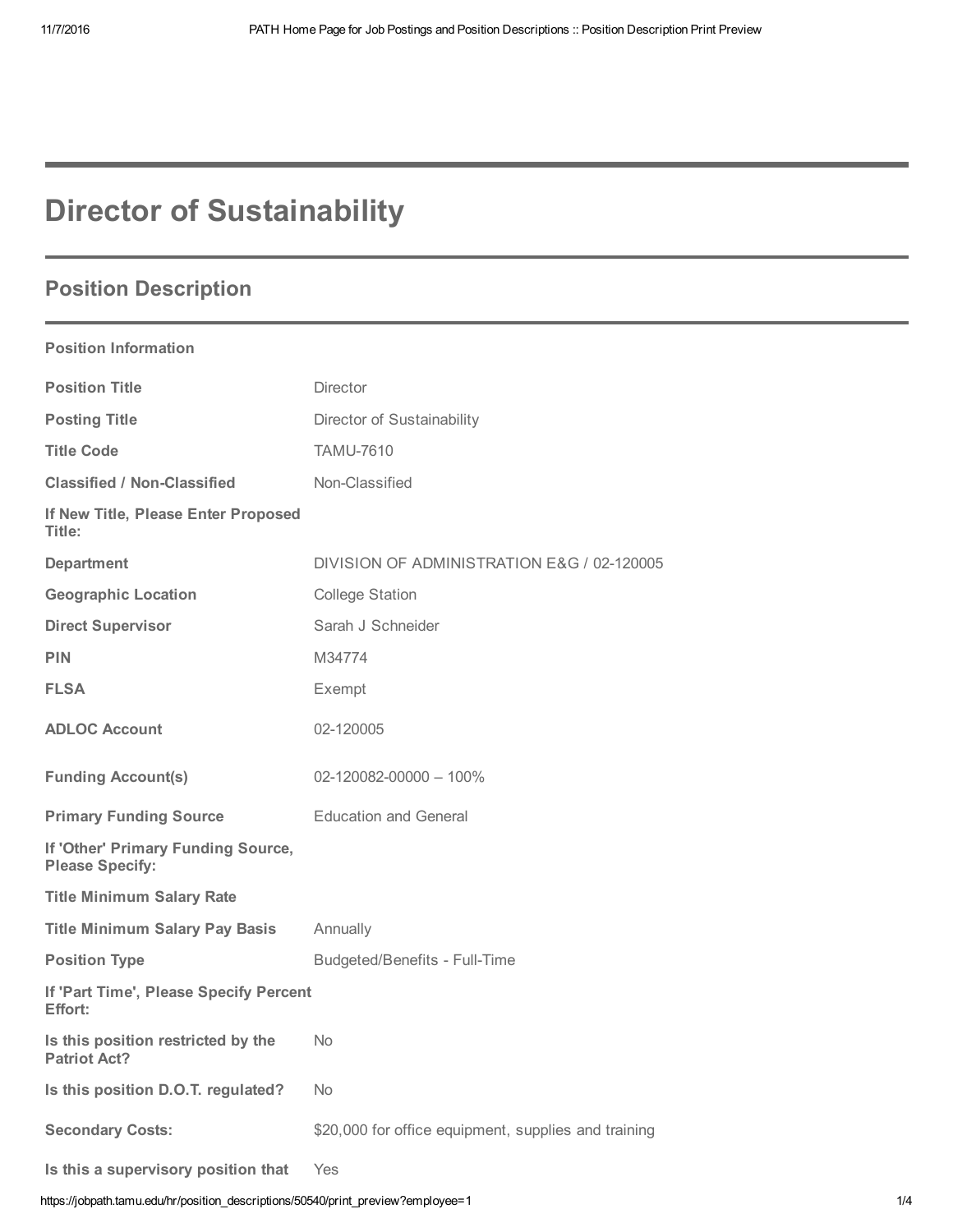| 11/7/2016                                                                                                                                                             | PATH Home Page for Job Postings and Position Descriptions :: Position Description Print Preview                                                                                                                                                                                                                                    |
|-----------------------------------------------------------------------------------------------------------------------------------------------------------------------|------------------------------------------------------------------------------------------------------------------------------------------------------------------------------------------------------------------------------------------------------------------------------------------------------------------------------------|
| has the authority to hire employees<br>or whose recommendations for<br>hiring, termination or other change<br>of employment status are given<br>strong consideration? |                                                                                                                                                                                                                                                                                                                                    |
| <b>Employees Supervised:</b>                                                                                                                                          | 2 Sustainability Operations Coordinators, 1 Graduate Assistant Non-Teaching, 6-11<br><b>Student Interns</b>                                                                                                                                                                                                                        |
| Does this employee customarily and Yes<br>regularly exercise discretion and<br>independent judgment and have the<br>authority to make important<br>decisions?         |                                                                                                                                                                                                                                                                                                                                    |
| If Yes, give percentage:                                                                                                                                              | 80                                                                                                                                                                                                                                                                                                                                 |
| Please indicate machines or<br>equipment used in the performance<br>of essential duties:                                                                              | Computer - 20 hours<br>Phone $-5$ hours                                                                                                                                                                                                                                                                                            |
| <b>TITLE Required Education and</b><br><b>Experience:</b>                                                                                                             | Bachelor's degree or any equivalent combination of training and experience. Ten years<br>of progressively responsible management experience.                                                                                                                                                                                       |
| <b>Position Specific Required</b><br><b>Education and Experience:</b>                                                                                                 | Bachelor's degree in environmental studies or related field or any equivalent<br>combination of training and experience. Ten years' progressively responsible<br>administrative/managerial experience in a sustainability-related field such as<br>environmental and social resource management, including supervisory experience. |
| <b>TITLE Preferred Education and</b><br><b>Experience:</b>                                                                                                            | Bachelor's degree. Ten or more years of experience in responsible management<br>experience, preferably in higher education, including some supervisory experience.                                                                                                                                                                 |
| <b>Position Specific Preferred</b><br><b>Education and Experience:</b>                                                                                                | Master's degree; experience in higher education.                                                                                                                                                                                                                                                                                   |
| <b>TITLE Required Licenses and</b><br><b>Certifications:</b>                                                                                                          | None.                                                                                                                                                                                                                                                                                                                              |
| <b>Position Specific Required Licenses</b><br>and Certifications:                                                                                                     |                                                                                                                                                                                                                                                                                                                                    |
| <b>Preferred Licenses and</b><br><b>Certifications:</b>                                                                                                               |                                                                                                                                                                                                                                                                                                                                    |
| <b>Skills, and Abilities:</b>                                                                                                                                         | TITLE Required Special Knowledge, Excellent oral and written communication skills. Ability to use word processing,<br>spreadsheet and database programs.                                                                                                                                                                           |
| <b>Position Specific Required Special</b><br>Knowledge, Abilities, and Skills:                                                                                        | Oral and written communication and analytical skills. Ability to use word processing and<br>spreadsheet software to communicate technical and financial information. Ability to<br>multi-task and work cooperatively with others.                                                                                                  |
| <b>Preferred Special Knowledge,</b><br><b>Abilities, and Skills:</b>                                                                                                  | Knowledge of the Association for the Advancement of Sustainability in Higher<br>Education (AASHE) Sustainability Tracking Assessment and Rating System (STARS).                                                                                                                                                                    |
| <b>TITLE Other Requirements or Other</b><br><b>Factors:</b>                                                                                                           |                                                                                                                                                                                                                                                                                                                                    |
| <b>Position Specific Other</b><br><b>Requirements or Other Factors:</b>                                                                                               | Effectively interact with staff, students, and faculty of all genders, races, ethnicities,<br>and backgrounds to build bridges and relationships while providing excellent customer                                                                                                                                                |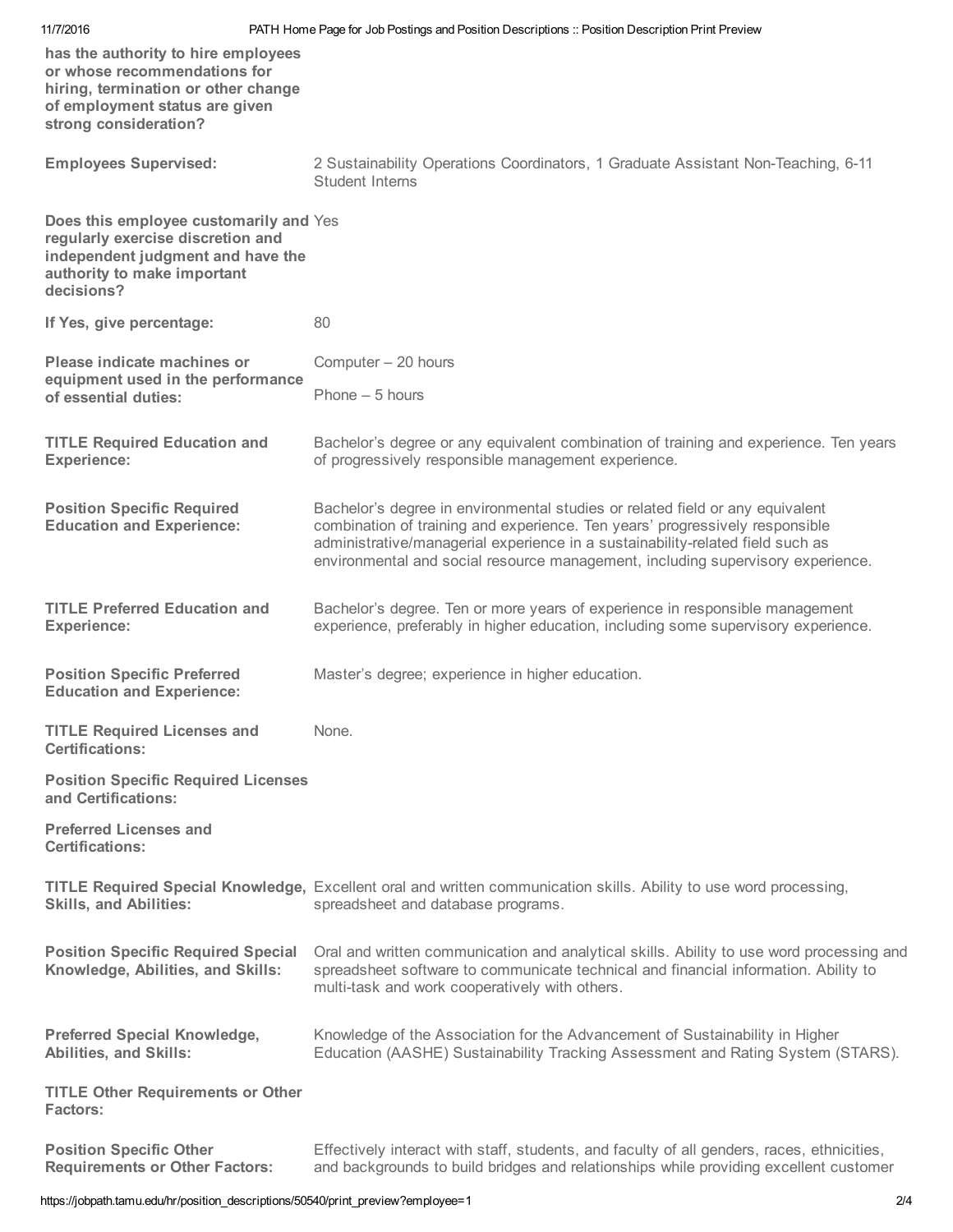#### 11/7/2016 PATH Home Page for Job Postings and Position Descriptions :: Position Description Print Preview

service. Contribute to a safe working environment by reporting accidents and unsafe working conditions, uses proper protective equipment. Follow safety procedures and participates in safety training. Represent the Division to internal and external customers by actively supporting diversity.

#### Preferred Other Requirements or Other Factors:

### Job Duties

| <b>General Summary</b>       |                                                                                                                                                                                                                                                                                                                                                                                                    |
|------------------------------|----------------------------------------------------------------------------------------------------------------------------------------------------------------------------------------------------------------------------------------------------------------------------------------------------------------------------------------------------------------------------------------------------|
| <b>General Summary</b>       | The Director of Sustainability is responsible for directing the TAMU Sustainability<br>Program, including overseeing operations and staff, program policy, budget & strategic<br>planning, campus sustainability activities, outreach & communications and servicing as<br>an advisor and liaison for the Aggie Green Fund.                                                                        |
| <b>Job Duties</b>            |                                                                                                                                                                                                                                                                                                                                                                                                    |
| Is this an Essential Duty?   | Yes                                                                                                                                                                                                                                                                                                                                                                                                |
| <b>Duty Title</b>            | <b>Outreach &amp; Communications</b>                                                                                                                                                                                                                                                                                                                                                               |
| <b>Duties Performed</b>      | Directs the Office of Sustainability and associated activities on and off campus.<br>Supervises assigned staff and student interns. Oversees Office of Sustainability web<br>site and social media programs. Liaises with the Communications Manager to increase<br>awareness of initiatives.                                                                                                      |
| <b>Percent of Total Time</b> | 22                                                                                                                                                                                                                                                                                                                                                                                                 |
| Is this an Essential Duty?   | Yes                                                                                                                                                                                                                                                                                                                                                                                                |
| <b>Duty Title</b>            | Operations                                                                                                                                                                                                                                                                                                                                                                                         |
| <b>Duties Performed</b>      | Develops and administers department budget. Oversees and coordinates sustainability<br>efforts of students, staff and faculty. Oversees assessments of feasibility and cost<br>effectiveness of initiatives. Directs internal projects, including assessment of space,<br>equipment, and personnel resources. Ensures program compliance with University,<br>local, state and federal regulations. |
| <b>Percent of Total Time</b> | 25                                                                                                                                                                                                                                                                                                                                                                                                 |
| Is this an Essential Duty?   | Yes                                                                                                                                                                                                                                                                                                                                                                                                |
| <b>Duty Title</b>            | Policy & Planning                                                                                                                                                                                                                                                                                                                                                                                  |
| <b>Duties Performed</b>      | Directs strategic planning for sustainability. Oversees implementation plans and<br>benchmarking against regional and national trends to maintain a competitive campus<br>program. Conducts sustainability assessments and reporting.                                                                                                                                                              |
| <b>Percent of Total Time</b> | 30                                                                                                                                                                                                                                                                                                                                                                                                 |
| Is this an Essential Duty?   | Yes                                                                                                                                                                                                                                                                                                                                                                                                |
| <b>Duty Title</b>            | Committees                                                                                                                                                                                                                                                                                                                                                                                         |
| <b>Duties Performed</b>      | Serves as administrative liaison and advisor to the Aggie Green Fund (AGF) Advisory<br>Committee. Represents the Office of Sustainability on various committees such as the<br>Sustainability and Environmental Management Committee. Represents the department<br>at state and national organizations such as the Texas Regional Alliance on Campus                                               |